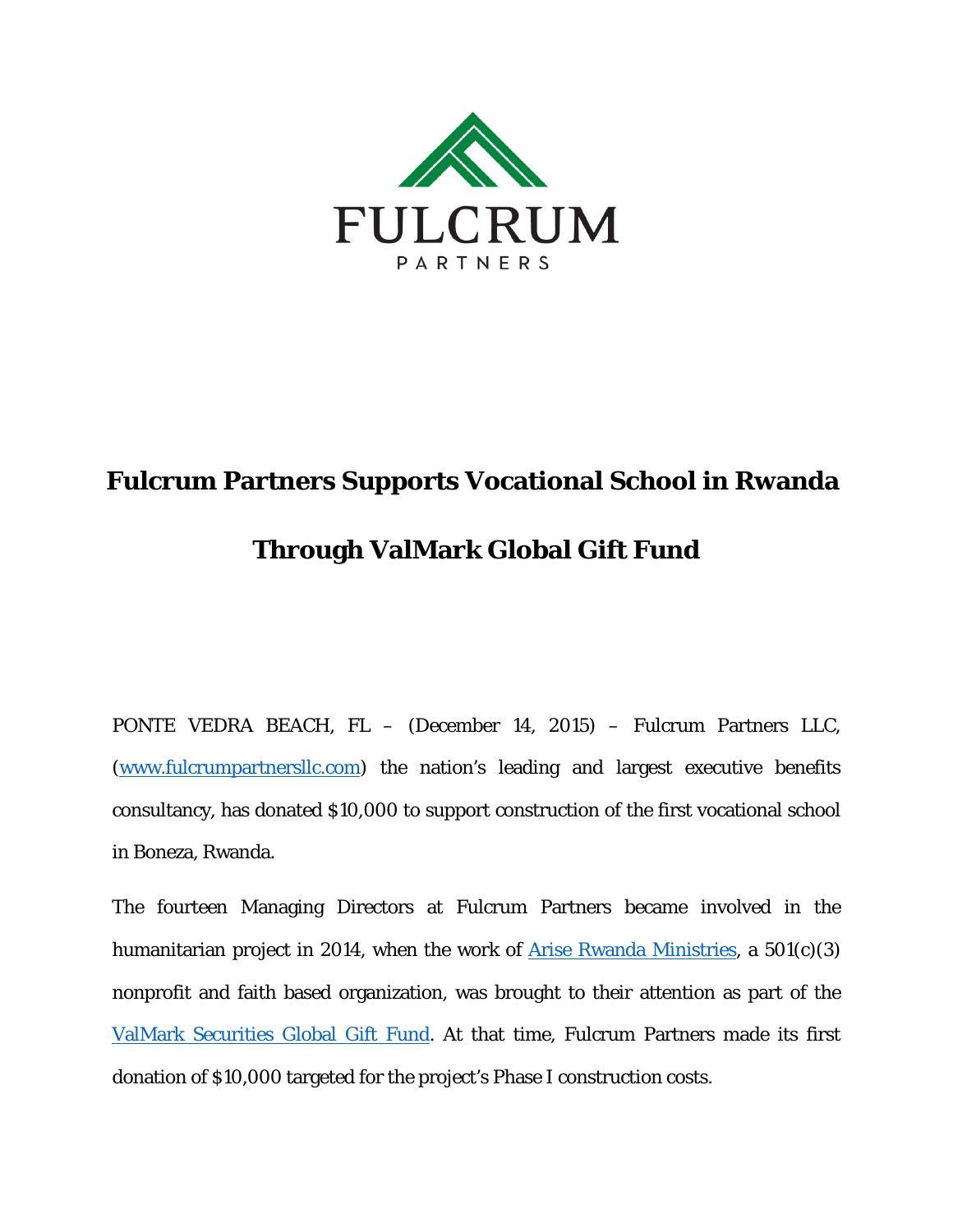One year later, Phase I of the project is nearly complete and construction on the facilities is underway. Fulcrum Partners is enthusiastic about the progress made at Kivu Hills Academy. David Fisher, a Managing Director of Fulcrum Partners, and his wife, Jeanie will spend a week at the academy when the school's first class of vocational education students begin a hands-on learning process, participating in the construction of the school's buildings.

David Fisher said, "Jeanie and I are humbled and honored to be traveling to Rwanda in January to help the Arise Rwanda Ministries and the establishment of Kivu Hills Academy. Several years ago, we traveled to Africa and climbed Mount Kilimanjaro and we were able to raise funds for The Salvation Army back in the United States from our climb. As much as we enjoyed that trip, we are even more excited to help the children of Rwanda. We have long wanted to return to Africa and this mission is the ideal vehicle for a return trip. If you have not been to Africa, we can tell you that the people and experience will grab your soul and change your perspective on life forever!"

Caleb Callahan, Executive Vice President/Chief Operating Officer of ValMark and Chairman of the ValMark Global Gift Fund (GGF) said, "Of all the things we do in business, it is the work we do with the GGF that means the most to us. Yet, there would be no resources for the GGF to give were it not for the business. Business fuels the GGF. And in turn the GFF gives our success in business so much more meaning and purpose. Our friends and partners like Fulcrum Partners truly understand this principle of stewardship. We are so grateful for our partnership with Fulcrum and our shared sense of purpose both in business but also in the more important things in life. I am so thrilled